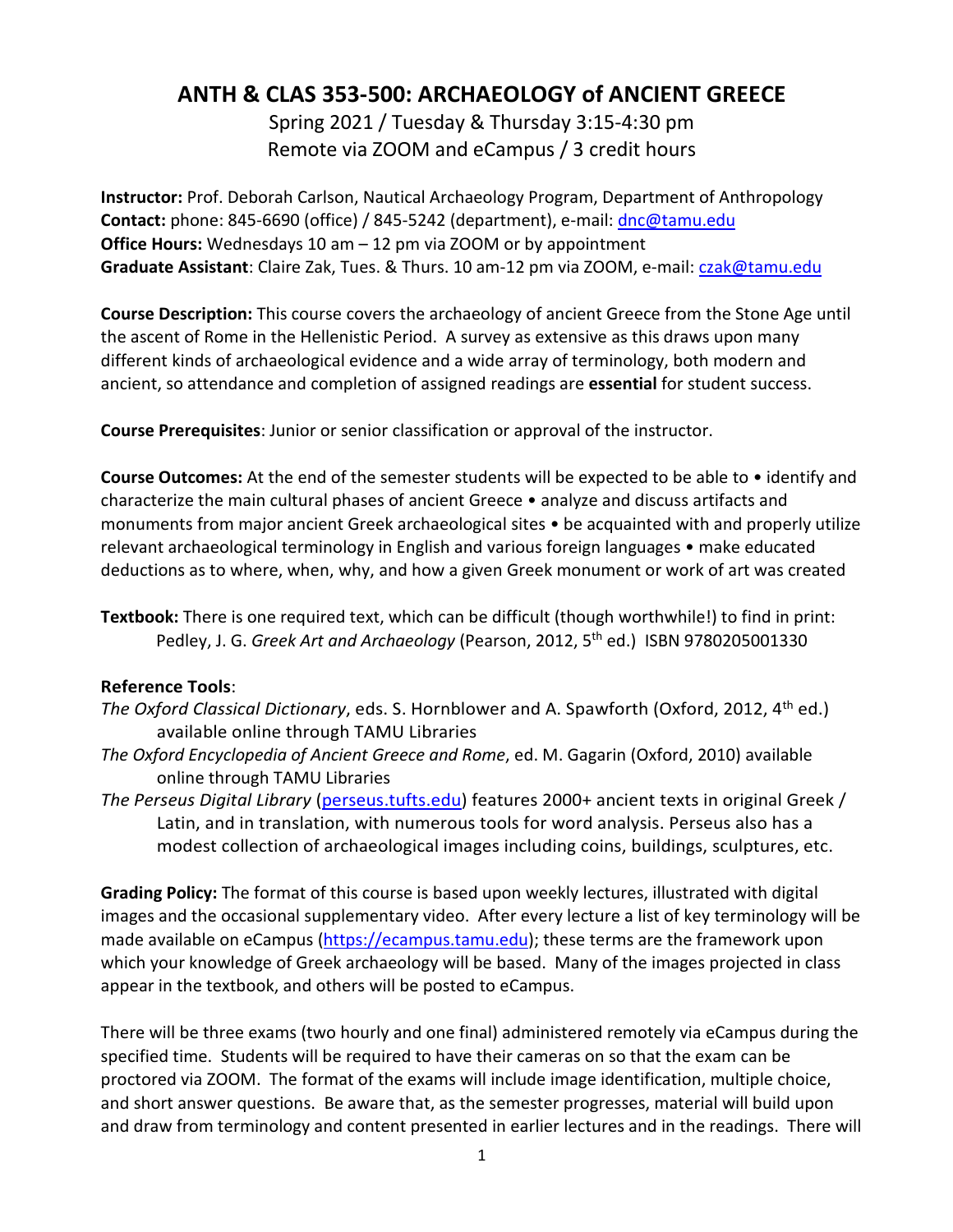also be a quiz administered via eCampus every week(end). The quizzes cover assigned, required readings in the textbook (listed in the Course Schedule). Each quiz will consist of **five questions** (multiple choice, short answer, fill in the blank, matching, etc.) randomly selected from a larger question pool. Each quiz will be worth **10 points** and your **top 10 scores** will constitute 1/4 of your final grade.

Final grades will be calculated according to the following formula and based on a 10-point scale (**A**=90-100; **B**=80-89; **C**=70-79; **D**=60-69; **F**=59 and below):

| Top 10 quiz scores (averaged) | 25% |
|-------------------------------|-----|
| <b>Exam 1 (February 16)</b>   | 25% |
| Exam 2 (March 30)             | 25% |
| <b>Final Exam (May 4)</b>     | 25% |

**Attendance Policy:** Texas A&M University views class attendance and participation as an individual student responsibility. Students are expected to attend class and to complete all assignments. Please refer t[o Student Rule 7](https://student-rules.tamu.edu/rule07/) in its entirety for information about excused absences, including definitions, and related documentation and timelines.

**Makeup Work Policy:** Make-up exams will be offered *only* for legitimate excuses as listed in the Attendance section of the University's [Student Rule](https://student-rules.tamu.edu/rule07/) 7. If an absence is excused, the student will be given an opportunity to make up the exam at a time and date scheduled in advance. A student who has a legitimate university-excused absence is not relieved of the responsibility of notification and documentation. Failure to notify and/or document properly may result in an unexcused absence. Falsification of documentation is a violation of the Aggie Honor Code. There will be no opportunities to earn extra credit, and no make-up quizzes.

Students will be excused from attending class on the day of a graded activity or when attendance contributes to a student's grade, for the reasons stated in Student Rule 7, or other reason deemed appropriate by the instructor. Please refer to [Student Rule 7](https://student-rules.tamu.edu/rule07/) in its entirety for information about makeup work, including definitions, and related documentation and timelines. Absences related to Title IX of the Education Amendments of 1972 may necessitate a period of more than 30 days for make-up work, and the timeframe for make-up work should be agreed upon by the student and instructor [\(Student Rule 7, Section 7.4.1\)](https://student-rules.tamu.edu/rule07). The instructor is under no obligation to provide an opportunity for the student to make up work missed because of an unexcused absence [\(Student](https://student-rules.tamu.edu/rule07)  [Rule 7, Section 7.4.2\)](https://student-rules.tamu.edu/rule07). Students who request an excused absence are expected to uphold the Aggie Honor Code and Student Conduct Code. (See [Student Rule 24.](https://student-rules.tamu.edu/rule24/))

**Academic Integrity Statement: An Aggie does not lie, cheat or steal, or tolerate those who do**.

Texas A&M University students are responsible for authenticating all work submitted to an instructor. If asked, students must be able to produce proof that the item submitted is indeed the work of that student. Students must keep appropriate records at all times. The inability to authenticate one's work, should the instructor request it, may be sufficient grounds to initiate an academic misconduct case [\(Section 20.1.2.3, Student Rule 20\)](https://aggiehonor.tamu.edu/Rules-and-Procedures/Rules/Honor-System-Rules). You can learn more about the Aggie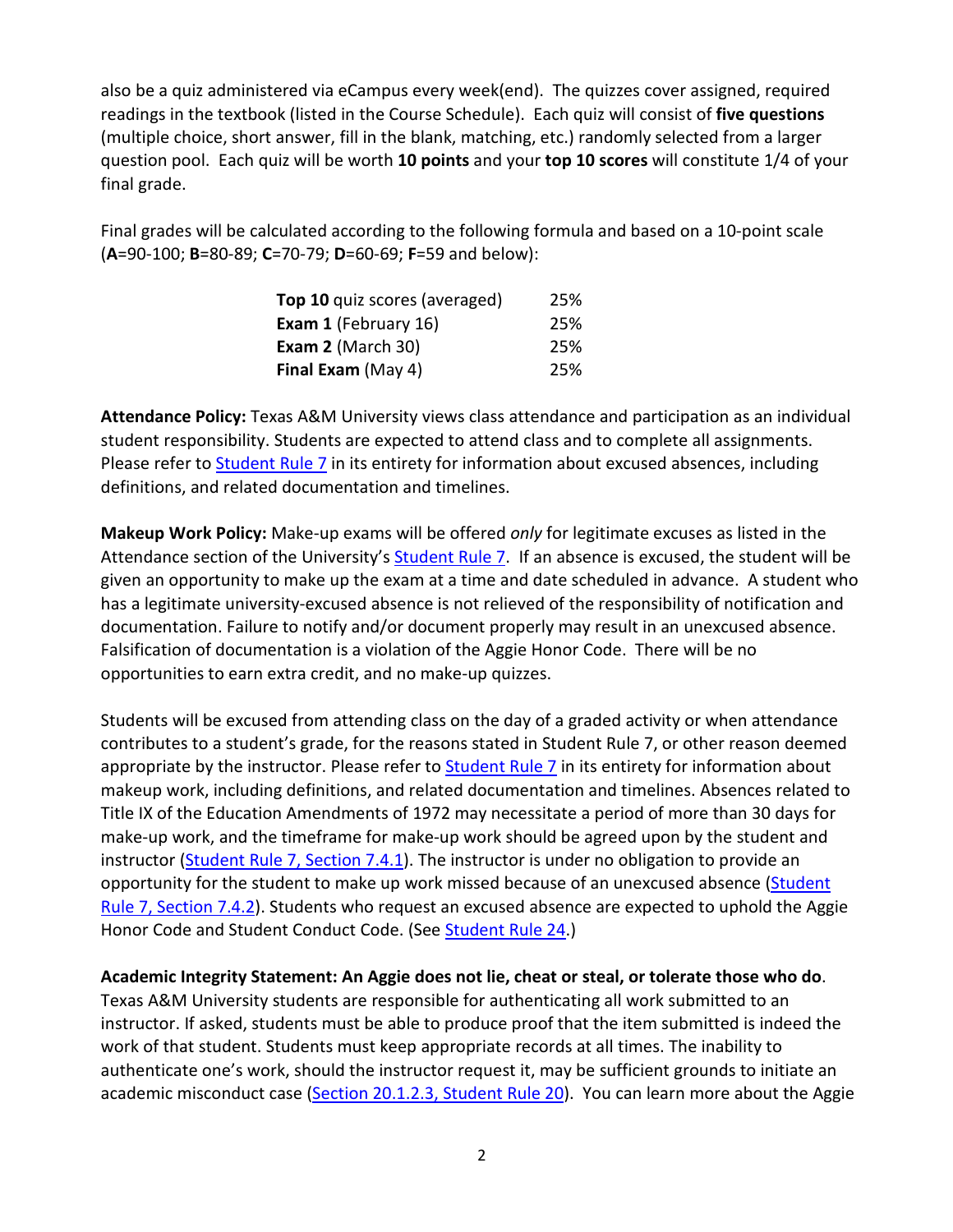Honor System Office Rules and Procedures, academic integrity, and your rights and responsibilities at [aggiehonor.tamu.edu.](https://aggiehonor.tamu.edu/)

**Americans with Disabilities Act (ADA) Policy:** Texas A&M University is committed to providing equitable access to learning opportunities for all students. If you experience barriers to your education due to a disability or think you may have a disability, please contact Disability Resources in the Student Services Building or at (979) 845-1637 or visit [disability.tamu.edu.](https://disability.tamu.edu/) Disabilities may include, but are not limited to attentional, learning, mental health, sensory, physical, or chronic health conditions. All students are encouraged to discuss their disability related needs with Disability Resources and their instructors as soon as possible.

**Title IX and Statement on Limits to Confidentiality:** Texas A&M University is committed to fostering a learning environment that is safe and productive for all. University policies and federal and state laws prohibit gender-based discrimination and sexual harassment, including sexual assault, sexual exploitation, domestic violence, dating violence, and stalking.

With the exception of some medical and mental health providers, all university employees (including full and part-time faculty, staff, paid graduate assistants, student workers, etc.) are Mandatory Reporters and must report to the Title IX Office if the employee experiences, observes, or becomes aware of an incident that meets the following conditions (see University Rule [08.01.01.M1\)](https://rules-saps.tamu.edu/PDFs/08.01.01.M1.pdf):

- The incident is reasonably believed to be discrimination or harassment.
- The incident is alleged to have been committed by or against a person who, at the time of the incident, was (1) a student enrolled at the University or (2) an employee of the University.

Mandatory Reporters must file a report regardless of how the information comes to their attention – including but not limited to face-to-face conversations, a written class assignment or paper, class discussion, email, text, or social media post. Although Mandatory Reporters must file a report, in most instances, a person who is subjected to the alleged conduct will be able to control how the report is handled, including whether or not to pursue a formal investigation. The University's goal is to make sure you are aware of the range of options available to you and to ensure access to the resources you need. Students wishing to discuss concerns in a confidential setting are encouraged to make an appointment with [Counseling and Psychological Services](https://caps.tamu.edu/) (CAPS). Students can learn more about filing a report, accessing supportive resources, and navigating the Title IX investigation and resolution process on the University's [Title IX webpage.](https://titleix.tamu.edu/)

**Statement on Mental Health and Wellness:** Texas A&M University recognizes that mental health and wellness are critical factors that influence a student's academic success and overall wellbeing. Students are encouraged to engage in healthy self-care by utilizing the resources and services available from Counseling & Psychological Services (CAPS). Students who need someone to talk to can call the TAMU Helpline (979-845-2700) from 4:00 p.m. to 8:00 a.m. weekdays and 24 hours on weekends. 24-hour emergency help is also available through the National Suicide Prevention Hotline (800-273-8255) or at [suicidepreventionlifeline.org.](https://suicidepreventionlifeline.org/)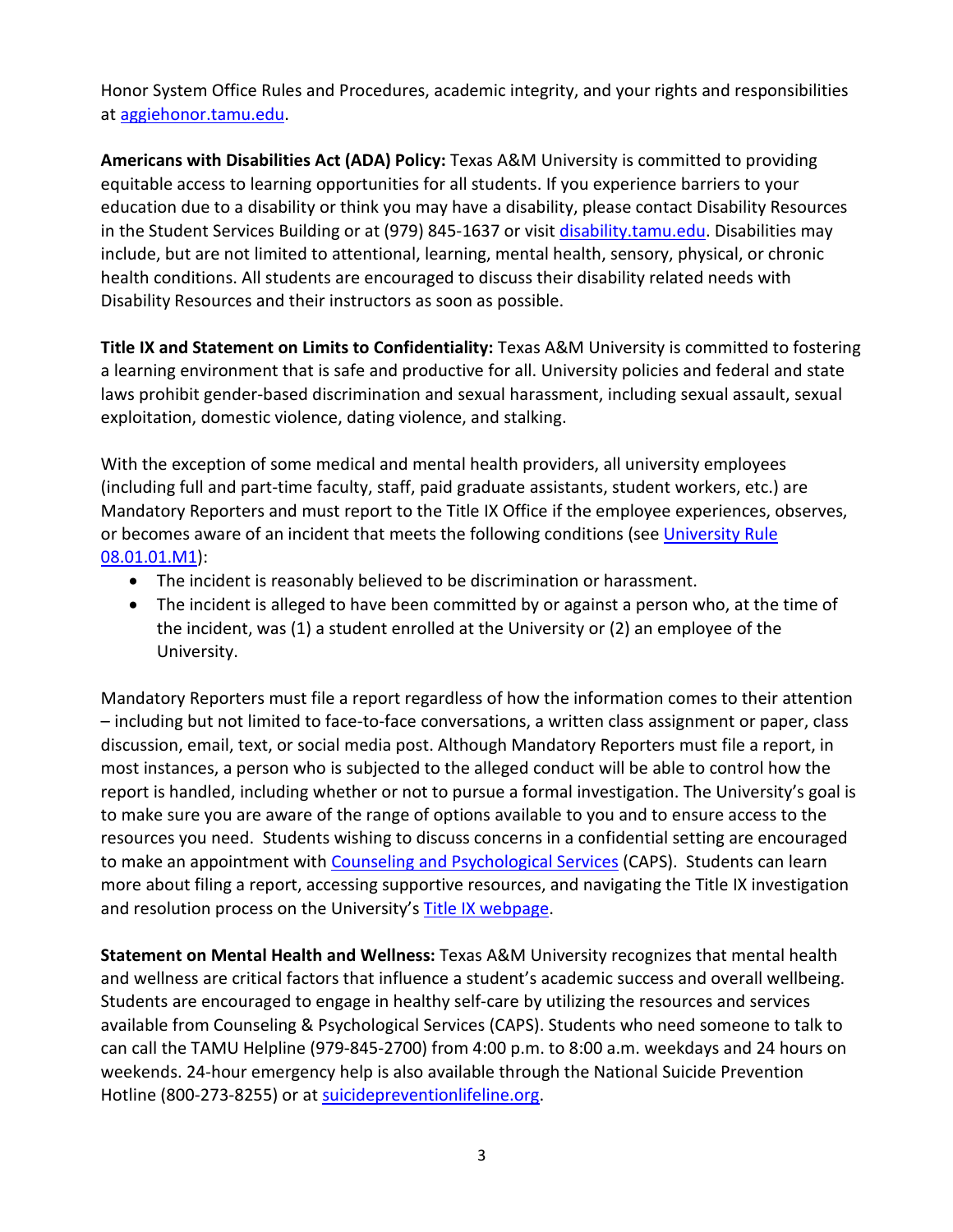**Respect for cultural and human biological diversity are core concepts of Anthropology**. Students and faculty should expect to both defend and critique diverse points of view in a respectful manner. Please respect the different experiences, beliefs, and values expressed by your fellow students and instructor, and refrain from derogatory comments about other individuals, cultures, groups, or viewpoints. There is no justification for discrimination or hateful speech or behavior in any form. The Anthropology Department supports the University's commitment to diversity, and welcomes all individuals regardless of all age, background, citizenship, disability, education, ethnicity, family status, gender, gender identity, geographical origin, language, military experience, political view, race, religion, sexual orientation, socioeconomic status, and work experience, as stated at [http://diversity.tamu.edu.](http://diversity.tamu.edu/)

**Campus Safety Measures**: To promote public safety and protect students, faculty, and staff during the coronavirus pandemic, Texas A&M University has adopted policies and practices for the Spring 2021 academic term to limit virus transmission. Students must observe the following practices while participating in face-to-face courses and course-related activities (office hours, help sessions, transitioning to and between classes, study spaces, academic services, etc.):

- Self-monitoring—Students should follow CDC recommendations for self-monitoring. **Students who have a fever or exhibit symptoms of COVID-19 should participate in class remotely if that option is available, and should not participate in face-to-face instruction.**
- Face Coverings[—Face coverings](https://rules-saps.tamu.edu/PDFs/34.99.99.M0.03.pdf) (cloth face covering, surgical mask, etc.) must be properly worn in all non-private spaces including classrooms, teaching laboratories, common spaces such as lobbies and hallways, public study spaces, libraries, academic resource and support offices, and outdoor spaces where 6 feet of physical distancing is difficult to reliably maintain. Description of face coverings and additional guidance are provided in the [Face](https://rules-saps.tamu.edu/PDFs/34.99.99.M0.03.pdf)  [Covering policy](https://rules-saps.tamu.edu/PDFs/34.99.99.M0.03.pdf) and [Frequently Asked Questions \(FAQ\)](https://provost.tamu.edu/Menu/News/TAMU-Face-Covering-FAQs) available on the [Provost website.](https://provost.tamu.edu/Menu/News/TAMU-Face-Covering-FAQs)
- Physical Distancing—Physical distancing must be maintained between students, instructors, and others in course and course-related activities.
- Classroom Ingress/Egress—Students must follow marked pathways for entering and exiting classrooms and other teaching spaces. Leave classrooms promptly after course activities have concluded. Do not congregate in hallways and maintain 6-foot physical distancing when waiting to enter classrooms and other instructional spaces.
- To attend a face-to-face class, students must properly wear an approved face covering If a student refuses to wear a face covering, the instructor should ask the student to leave and join the class remotely. If the student does not leave the class, the faculty member should report that student to th[e Student Conduct office](https://studentlife.tamu.edu/sco/face-covering-violations/) for sanctions. Additionally, the faculty member may choose to teach that day's class remotely for all students, or dismiss the class in the case of a traditional face to face lecture.
- Personal Illness and Quarantine: Students required to quarantine must participate in courses and course-related activities remotely, if that option is available, and must not attend faceto-face course activities. Students should notify their instructors of the quarantine requirement. Students under quarantine are expected to participate in courses and complete graded work unless they have symptoms that are too severe to participate in course activities. Students experiencing personal injury or Illness that is too severe for the student to attend class qualify for an excused absence (See [Student Rule 7, Section 7.2.2.](https://student-rules.tamu.edu/rule07/)) To receive an excused absence, students must comply with the documentation and notification guidelines outlined in Student Rule 7.